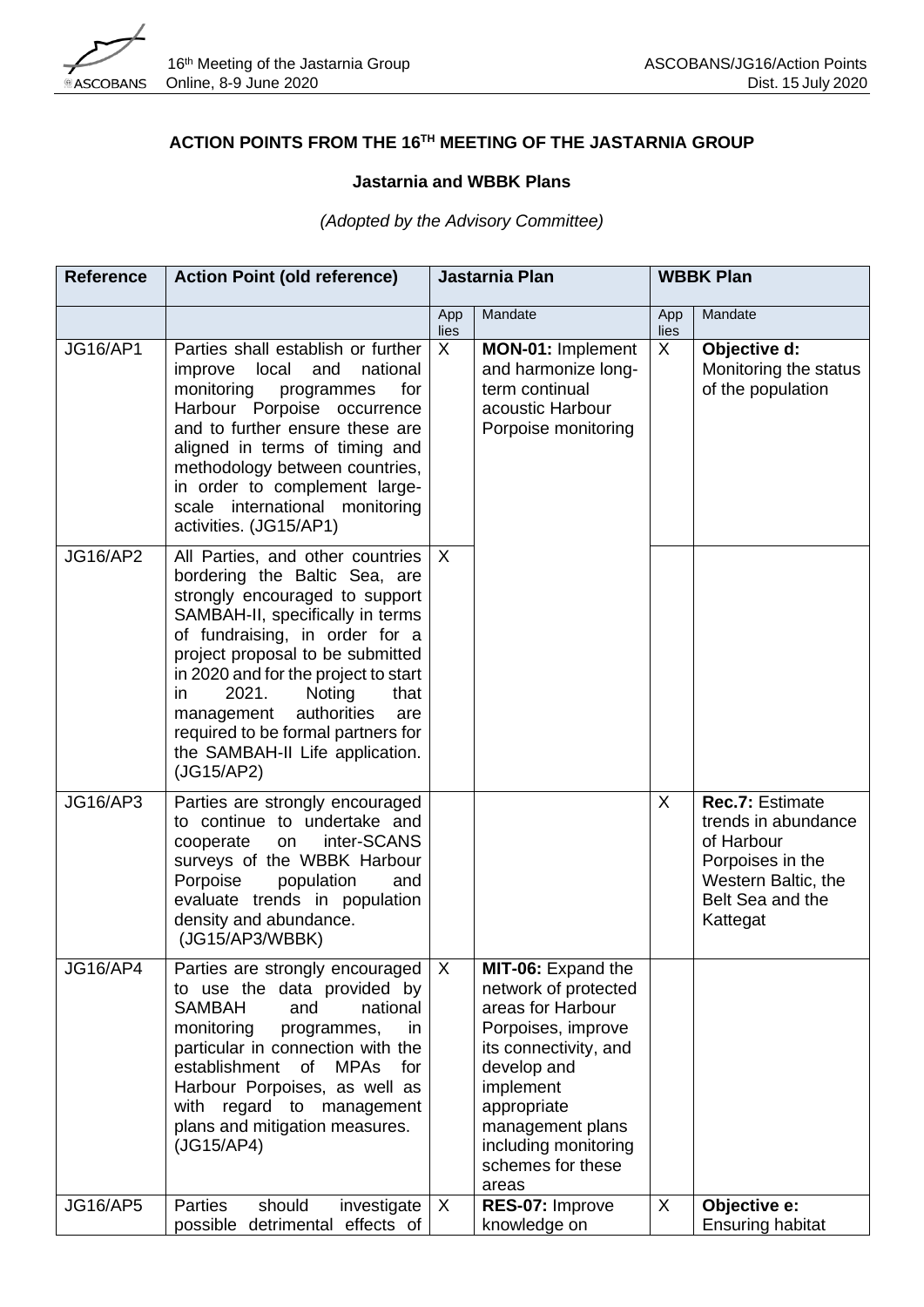| <b>Reference</b> | <b>Action Point (old reference)</b>                                                                                                                                                                                                                                                                                                                                                                                                                                                                                                                                                                                                                                                                                                                                  | Jastarnia Plan |                                                                                                                                                                                                             | <b>WBBK Plan</b> |                                                                                                                                     |
|------------------|----------------------------------------------------------------------------------------------------------------------------------------------------------------------------------------------------------------------------------------------------------------------------------------------------------------------------------------------------------------------------------------------------------------------------------------------------------------------------------------------------------------------------------------------------------------------------------------------------------------------------------------------------------------------------------------------------------------------------------------------------------------------|----------------|-------------------------------------------------------------------------------------------------------------------------------------------------------------------------------------------------------------|------------------|-------------------------------------------------------------------------------------------------------------------------------------|
|                  |                                                                                                                                                                                                                                                                                                                                                                                                                                                                                                                                                                                                                                                                                                                                                                      | App<br>lies    | Mandate                                                                                                                                                                                                     | App<br>lies      | Mandate                                                                                                                             |
|                  | various types of sound and<br>disturbance<br>on<br>Harbour<br>(including<br>Porpoises<br>pinger<br>signals, noise from vessels,<br>seismic<br>underwater<br>surveys,<br>explosions,<br>wind<br>parks<br>or<br>construction).<br>Parties<br>should<br>initiate and support studies on<br>the effect of anthropogenic noise<br>on the Harbour Porpoise both on<br>individual<br>and<br>the<br>on<br>a<br>population level. (JG15/AP5)                                                                                                                                                                                                                                                                                                                                  |                | impact of impulsive<br>and continuous<br>anthropogenic<br>underwater noise on<br>Harbour Porpoises,<br>and development of<br>threshold limits of<br>significant<br>disturbance and<br><b>GES</b> indicators |                  | quality favourable to<br>the conservation of<br>the Harbour<br>Porpoise                                                             |
| <b>JG16/AP6</b>  | Parties<br>are<br>encouraged<br>to<br>develop and adopt HELCOM-<br>wide<br>harmonized<br>national<br>regulations on sound emissions<br>associated with anthropogenic<br>activities<br>in<br>the<br>marine<br>environment. Such regulations<br>should set upper limits to sound<br>emissions and be consistent with<br>the relevant Indicators for Good<br>Environmental Status<br>be<br>to<br>developed for<br>the<br>Marine<br>Strategy Framework Directive.<br>Parties are also encouraged to<br>develop and adopt HELCOM-<br>wide coordinated guidelines for<br>noise mitigation, taking<br>into<br><b>CMS</b><br>the<br>account<br>Family<br>Environmental<br>Guidelines<br>on<br>Impact Assessments for Marine<br>Noise-generating<br>Activities.<br>(JG15/AP6) | $\sf X$        | MIT-05: Implement<br>regionally<br>harmonized national<br>threshold limits and<br>guidelines for<br>regulation of<br>underwater noise                                                                       | $\sf X$          |                                                                                                                                     |
| <b>JG16/AP7</b>  | Parties should promote research<br>on the consequences of impacts<br>on prey communities for Harbour<br>Porpoises. (JG15/AP7)                                                                                                                                                                                                                                                                                                                                                                                                                                                                                                                                                                                                                                        |                |                                                                                                                                                                                                             | X                | Rec.10: Include<br>monitoring and<br>management of<br>important prey<br>species in national<br>Harbour Porpoise<br>management plans |
| <b>JG16/AP8</b>  | Parties are required to establish<br>systems to effectively monitor<br>bycatch covering all sizes of<br>fishing vessels, in line with the<br><b>HELCOM Roadmap on fisheries</b><br>data in order to assess incidental<br>bycatch and fisheries impact on<br>benthic biotopes in the Baltic Sea<br>and the ICES Special Request<br>Advice on emergency measures                                                                                                                                                                                                                                                                                                                                                                                                       | $\sf X$        | <b>MON-03: Monitor</b><br>and estimate<br>Harbour Porpoise<br>bycatch rates and<br>estimate total annual<br>bycatch                                                                                         | $\sf X$          | Rec.6: Estimate<br>total annual bycatch                                                                                             |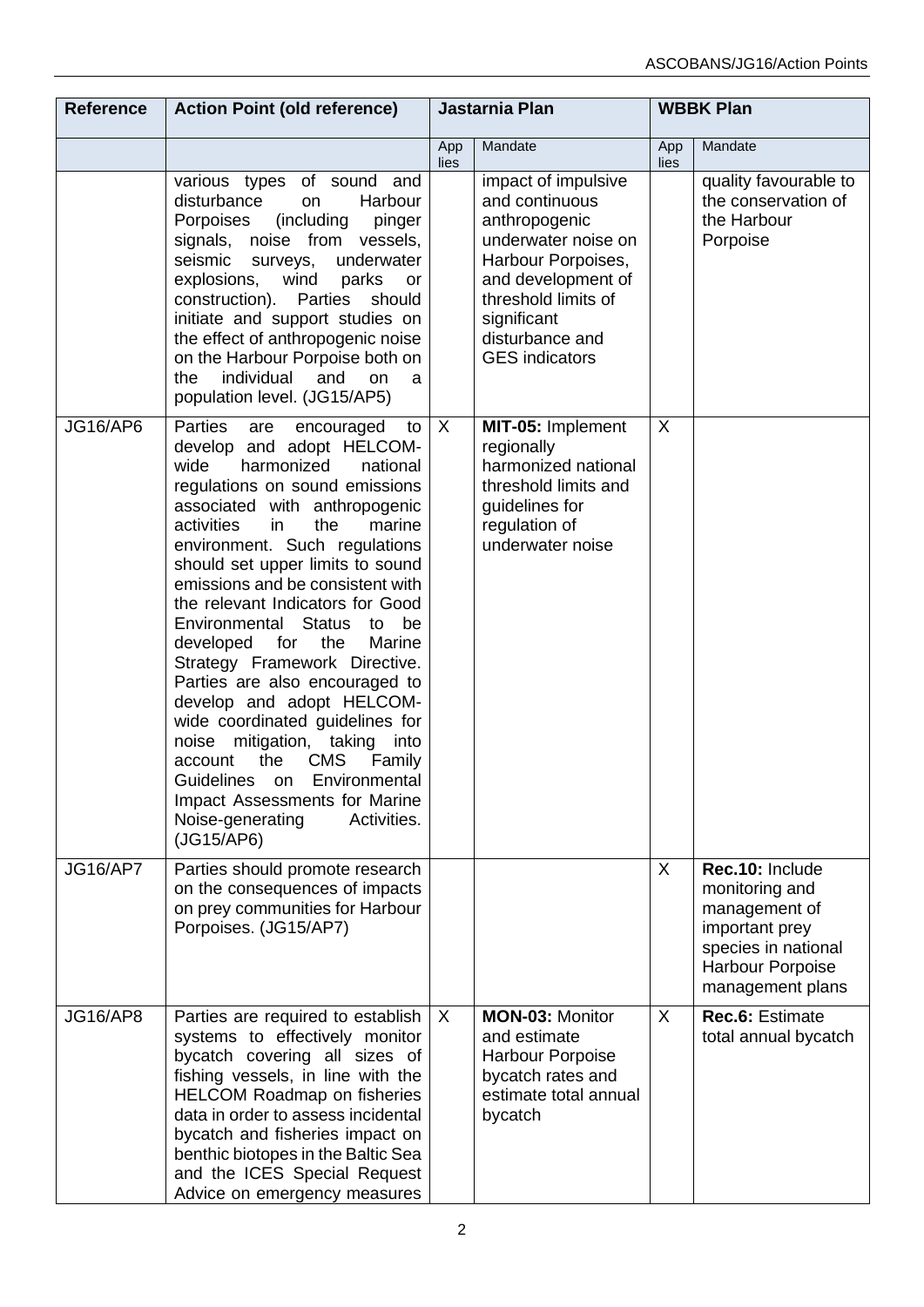| <b>Reference</b> | <b>Action Point (old reference)</b>                                                                                                                                                                                                                                                                                                  | Jastarnia Plan            |                                                                                                                                                                                                                                                       | <b>WBBK Plan</b> |                                                                                                      |
|------------------|--------------------------------------------------------------------------------------------------------------------------------------------------------------------------------------------------------------------------------------------------------------------------------------------------------------------------------------|---------------------------|-------------------------------------------------------------------------------------------------------------------------------------------------------------------------------------------------------------------------------------------------------|------------------|------------------------------------------------------------------------------------------------------|
|                  |                                                                                                                                                                                                                                                                                                                                      | App<br>lies               | Mandate                                                                                                                                                                                                                                               | App<br>lies      | Mandate                                                                                              |
|                  | to prevent bycatch of common<br>dolphin<br>and<br><b>Baltic</b><br>Proper<br>harbour<br>porpoise<br>in<br>the<br>Northeast Atlantic. (JG15/AP8)                                                                                                                                                                                      |                           |                                                                                                                                                                                                                                                       |                  |                                                                                                      |
| <b>JG16/AP9</b>  | Parties<br>should<br>consider<br>the<br>recommendations of the October<br>2015 ASCOBANS Workshop on<br>Remote Electronic Monitoring<br>(REM)<br>and<br>implement<br>this<br>technique for bycatch monitoring<br>as appropriate in the national<br>context. (JG15/AP9)                                                                | $\sf X$                   | RES-03: Improve<br>methods for<br>monitoring and<br>estimation of<br>Harbour Porpoise<br>bycatch                                                                                                                                                      | X                |                                                                                                      |
| JG16/AP10        | Parties are strongly encouraged<br>to carry out spatio-temporal risk-<br>assessments<br>Harbour<br>of<br>Porpoise bycatch using Harbour<br>Porpoise distribution and fishing<br>effort data. (JG15/AP10)                                                                                                                             | $\boldsymbol{\mathsf{X}}$ | RES-04: Carry out a<br>spatio-temporal risk<br>assessment of<br>Harbour Porpoise<br>bycatch                                                                                                                                                           | X                |                                                                                                      |
| <b>JG16/AP11</b> | Parties should implement, in<br>cooperation<br>with<br>stakeholders, any<br>available<br>fishing gear that does not cause,<br>or is shown to significantly<br>harbour<br>reduce,<br>porpoise<br>bycatch, and strive to replace<br>static nets with such alternative<br>gear, especially in MPAs, as<br>soon as possible. (JG15/AP11) | $\mathsf{X}$              | RES-05: Further<br>develop and improve<br>fishing gear that is<br>commercially viable<br>with no Harbour<br>Porpoise bycatch<br>MIT-01: Implement<br>the use of fishing<br>gear that is<br>commercially viable<br>with no Harbour<br>Porpoise bycatch | $\mathsf{X}$     | Objective b:<br>Mitigation of bycatch                                                                |
| JG16/AP12        | Parties<br>should<br>continue<br>to<br>develop, in cooperation with<br>stakeholders, alternative fishing<br>gear that does not cause, or is<br>shown to significantly reduce,<br>harbour porpoise bycatch, to<br>replace static nets. (JG15/AP11)                                                                                    |                           |                                                                                                                                                                                                                                                       |                  |                                                                                                      |
| JG16/AP13        | Parties<br>should<br>promote<br>the<br>development of<br>pingers<br>not<br>audible to seals and alerting<br>devices other<br>than<br>pingers.<br>(JG15/AP12)                                                                                                                                                                         | $\mathsf{X}$              | RES-05: Further<br>develop and improve<br>fishing gear that is<br>commercially viable<br>with no Harbour<br>Porpoise bycatch                                                                                                                          | $\mathsf{X}$     |                                                                                                      |
| <b>JG16/AP14</b> | Parties should monitor the use<br>and functioning of deterrent and<br>alerting<br>devices,<br>including<br>studies to assess their effect on<br>bycatch<br>reduction<br>and<br>on                                                                                                                                                    | $\sf X$                   | MIT-03: Continue or<br>implement the use of<br>acoustic deterrent<br>devices (pingers)<br>and acoustic alerting<br>devices proven to be                                                                                                               | $\mathsf{X}$     | Rec. 9: Ensure a<br>non-detrimental use<br>of pingers by<br>examining habitat<br>exclusion and long- |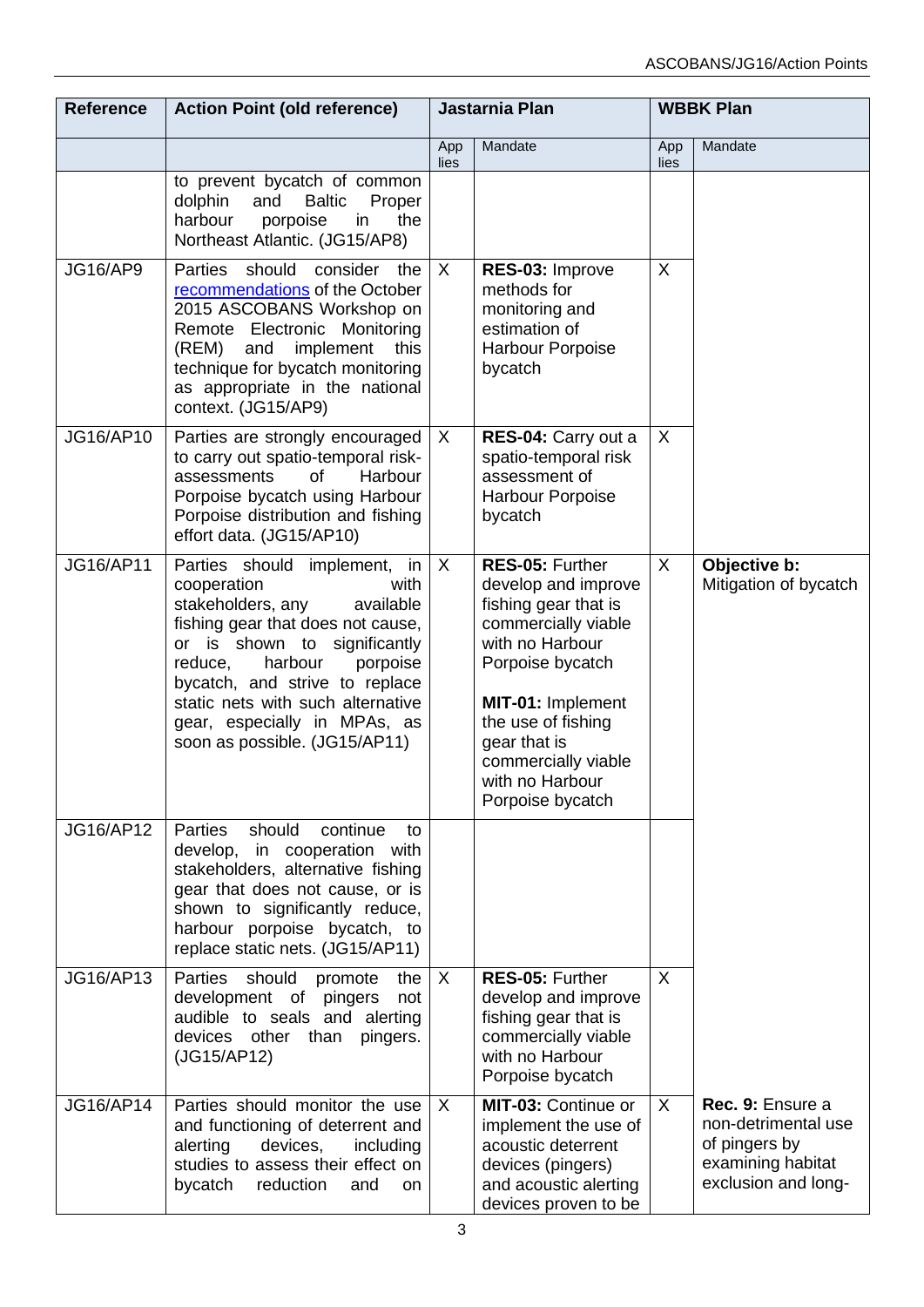| <b>Reference</b> | <b>Action Point (old reference)</b>                                                                                                                                                                                                                                                                                                                                                                                                                                                                                             | Jastarnia Plan            |                                                                                                                                                                                                                                                                                                                            | <b>WBBK Plan</b> |                                                                                                                                                                                                                                                                                                           |
|------------------|---------------------------------------------------------------------------------------------------------------------------------------------------------------------------------------------------------------------------------------------------------------------------------------------------------------------------------------------------------------------------------------------------------------------------------------------------------------------------------------------------------------------------------|---------------------------|----------------------------------------------------------------------------------------------------------------------------------------------------------------------------------------------------------------------------------------------------------------------------------------------------------------------------|------------------|-----------------------------------------------------------------------------------------------------------------------------------------------------------------------------------------------------------------------------------------------------------------------------------------------------------|
|                  |                                                                                                                                                                                                                                                                                                                                                                                                                                                                                                                                 | App<br>lies               | Mandate                                                                                                                                                                                                                                                                                                                    | App<br>lies      | Mandate                                                                                                                                                                                                                                                                                                   |
|                  | harbour porpoise behaviour and<br>distribution. (JG15/AP13)                                                                                                                                                                                                                                                                                                                                                                                                                                                                     |                           | successful when and<br>where deemed<br>appropriate<br>RES-06: Improve<br>the knowledge on<br>potential population-<br>level effects of the<br>use of pingers, and<br>develop acoustic<br>devices for bycatch<br>mitigation further                                                                                         |                  | term effects of<br>pingers                                                                                                                                                                                                                                                                                |
| <b>JG16/AP15</b> | With<br>respect to recreational<br>fisheries, Parties should work<br>towards banning or limiting the<br>use of those types of gear known<br>to pose a threat to harbour<br>porpoises, or introduce effective<br>mitigation measures shown to<br>significantly reduce or eliminate<br>bycatch. (JG15/AP14)                                                                                                                                                                                                                       | $\boldsymbol{\mathsf{X}}$ | MIT-02: Reduce or<br>eliminate fishing<br>effort with gillnets or<br>other gear known to<br>cause porpoise<br>bycatch in areas<br>with higher Harbour<br>Porpoise density or<br>occurrence, and/or<br>in areas with higher<br>risk of Harbour<br>Porpoise bycatch,<br>according to spatio-<br>temporal risk<br>assessments | $\sf X$          | Rec.3: Protect<br><b>Harbour Porpoises</b><br>in their key habitats<br>in minimizing<br>bycatch as far as<br>possible<br>Rec.5: Where<br>possible replace<br>gillnet fisheries<br>known to be<br>associated with high<br>porpoise bycatch<br>with alternative<br>fishing gear known<br>to be less harmful |
| JG16/AP16        | <b>Parties</b><br>encouraged<br>to<br>are<br>standardize<br>coordinate<br>and<br>of<br>stranded<br>monitoring<br>and<br>bycaught animals, determining<br>appropriate<br>number<br>of<br>the<br>animals to be necropsied in each<br>country, ensuring that health,<br>contaminant load, life-history<br>parameters and cause of death<br>is examined in a coherent<br>manner, and that tissue samples<br>are collected from all carcasses<br>from the Baltic Proper harbour<br>porpoise<br>distribution<br>range.<br>(JG15/AP15) | X                         | <b>MON-04: Collect</b><br>dead specimens and<br>assess health<br>status, contaminant<br>levels, cause of<br>mortality and life-<br>history parameters<br>of Harbour<br>Porpoises                                                                                                                                           | $\sf X$          | Rec.8: Monitor<br>population health<br>status, contaminant<br>load and causes of<br>mortality                                                                                                                                                                                                             |
| <b>JG16/AP17</b> | All Parties and range states<br>should establish programmes for<br>recording bycatch, strandings<br>and opportunistic sightings for<br>inclusion in a national database,<br>report annually to<br>and<br>the<br>ASCOBANS/HELCOM<br>database. (JG15/AP16)                                                                                                                                                                                                                                                                        | X                         | PACB-01: Improve<br>communication and<br>education for<br>increased public<br>awareness and<br>collection of live<br>observations and<br>dead specimens of<br>the Baltic Harbour<br>Porpoise                                                                                                                               | X                | Objective d:<br>Monitoring the status<br>of the population                                                                                                                                                                                                                                                |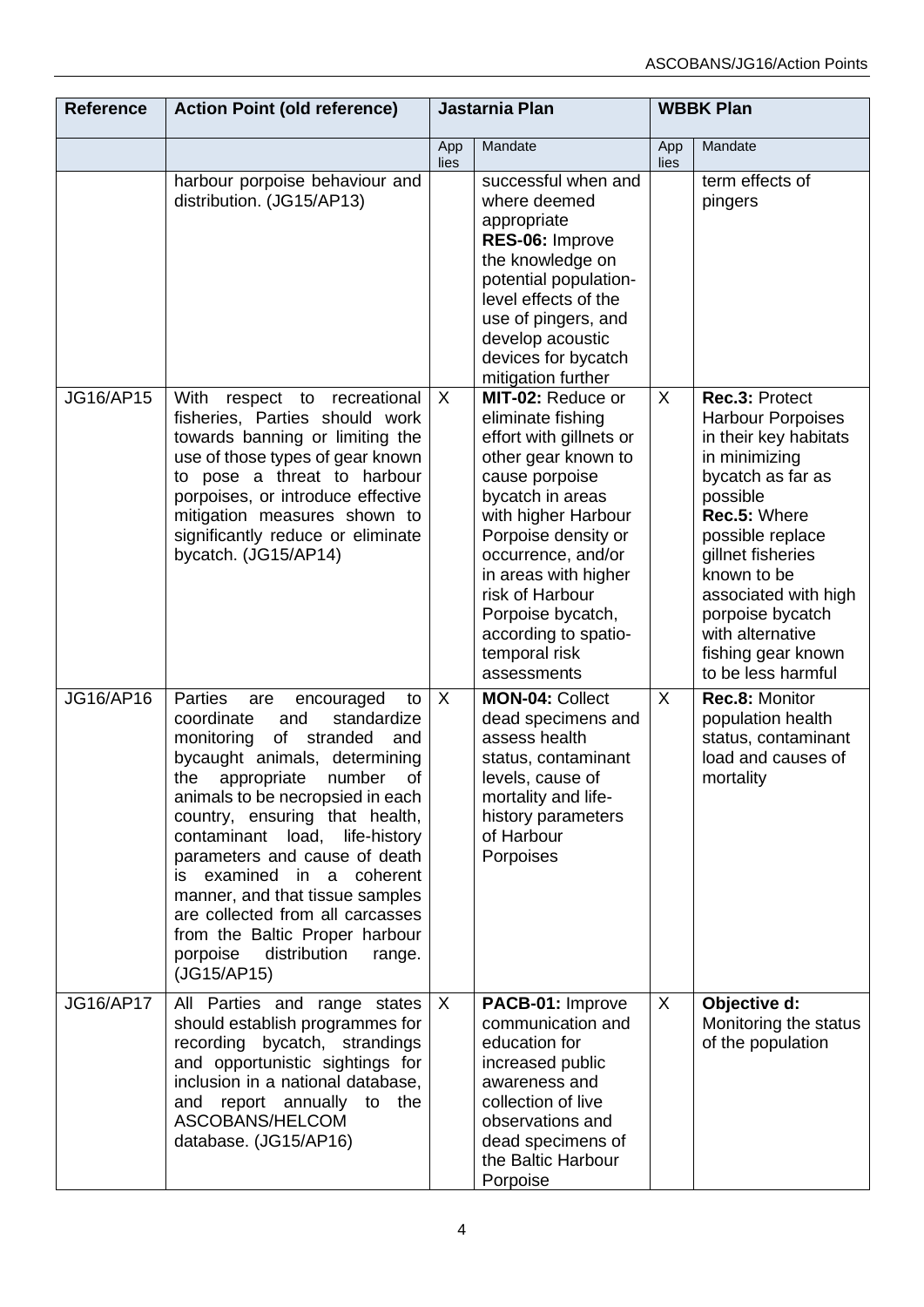| <b>Reference</b> | <b>Action Point (old reference)</b>                                                                                                                                                                                                                                                                                                                                                                | Jastarnia Plan |                                                                                                                                                                                                                                                                                            | <b>WBBK Plan</b> |                                                                                                       |
|------------------|----------------------------------------------------------------------------------------------------------------------------------------------------------------------------------------------------------------------------------------------------------------------------------------------------------------------------------------------------------------------------------------------------|----------------|--------------------------------------------------------------------------------------------------------------------------------------------------------------------------------------------------------------------------------------------------------------------------------------------|------------------|-------------------------------------------------------------------------------------------------------|
|                  |                                                                                                                                                                                                                                                                                                                                                                                                    | App<br>lies    | Mandate                                                                                                                                                                                                                                                                                    | App<br>lies      | Mandate                                                                                               |
| JG16/AP18        | The Jastarnia Group promotes<br>cooperation<br>further<br>with<br>HELCOM EG MAMA and will<br>strive to cooperate with the<br>Group.<br>HELCOM Fish<br><b>The</b><br>Jastarnia Group should invite<br><b>HELCOM</b><br>to<br>its<br>meetings.<br>(JG15/AP17)                                                                                                                                        | X              | <b>COOP-02: Strive for</b><br>close cooperation<br>between<br>ASCOBANS and<br>other international<br>bodies                                                                                                                                                                                | X                | Rec.2: Cooperate<br>with and inform<br>other relevant<br>bodies about the<br><b>Conservation Plan</b> |
| JG16/AP19        | ASCOBANS should join efforts<br>with HELCOM to liaise with the<br>European Commission and other<br>relevant bodies to improve the<br>implementation<br>by<br>Member<br>States of the EU Technical<br>Measures Regulation and the<br>Data Collection Framework to<br>better incorporate and tackle<br>bycatch concerns. (JG15/AP18)                                                                 | $\mathsf{X}$   |                                                                                                                                                                                                                                                                                            | X                |                                                                                                       |
| JG16/AP20        | Coordinating Authorities of the<br>countries hosting the Group's<br>meetings are asked to ensure<br>the attendance of an expert on<br>the Common Fisheries Policy<br>(CFP) at the respective meetings<br>of the Group. The Secretariat<br>should<br>this<br>recall<br>the<br>recommendation<br>to<br>Coordinating Authority of the<br>host country in good time before<br>the meeting. (JG15/AP19) | $\mathsf{X}$   | <b>COOP-02: Strive for</b><br>close cooperation<br>between<br>ASCOBANS and<br>other international<br>bodies                                                                                                                                                                                | $\mathsf{X}$     | Rec.2: Cooperate<br>with and inform<br>other relevant<br>bodies about the<br><b>Conservation Plan</b> |
| <b>JG16/AP21</b> | Parties should ensure that Belt<br>Sea and Baltic Sea populations<br>harbour<br>porpoises<br>οf<br>are<br>assessed<br>and<br>managed<br>as<br>separate populations, e.g. in<br>management plans and national<br>redlists. (JG15/AP20)                                                                                                                                                              | $\times$       | <b>Other</b>                                                                                                                                                                                                                                                                               | X                | <b>Other</b>                                                                                          |
| <b>JG16/AP22</b> | Parties are urged to swiftly agree<br>joint<br>recommendations<br>on<br>through Baltfish, following the<br><b>ICES Special Request Advice on</b><br>emergency measures to prevent<br>bycatch of common dolphin and<br>Baltic Proper harbour porpoise in<br>the Northeast Atlantic as closely<br>as possible.                                                                                       | X              | MIT-02: Reduce or<br>eliminate fishing<br>effort with gillnets or<br>other gear known to<br>cause porpoise<br>bycatch in areas<br>with higher Harbour<br>Porpoise density or<br>occurrence, and/or<br>in areas with higher<br>risk of Harbour<br>Porpoise bycatch,<br>according to spatio- |                  |                                                                                                       |